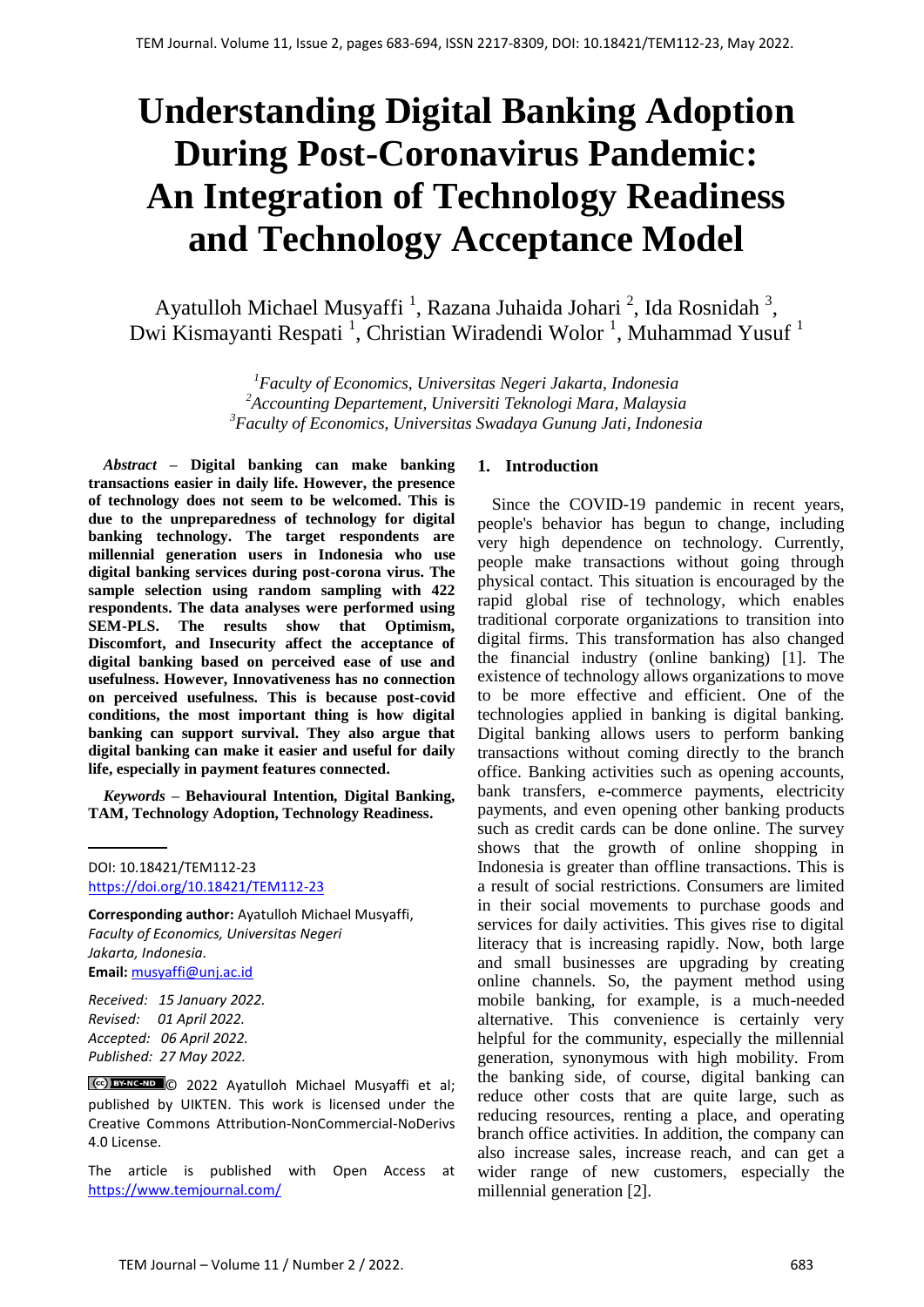A model devised by Davis called the technology acceptance model (TAM) is one of the models that are used to assess technology adoption [3]. TAM has evolved from initially measuring technology acceptance in organizations to measuring factors influencing technology adoption in nonorganizational organizations. One of the most influencing factors for technology adoption is PU and PEOU [4]. Digital banking has advantages that make it easier for customers to make transactions easily without requiring much effort. The quality of digital banking makes users continuously use digital banking in their daily lives.

Most customers use mobile banking by 34% and online banking by 22.8% [5], but it turns out that there are still many customers who make transactions through bank tellers (21%) and ATMs (19.5%) [5]. This fact shows the potential to move away from digital banking technology. The high number of transactions through branch offices with large transactions shows that consumers are still hesitant when making transactions through digital banking services.

Digital banking is now necessary for users to carry out various banking transactions. The aforementioned is because banks themselves have good security. However, the Bank Indonesia report explained that during 2018 alone, there was still quite a lot of security going on, such as misuse of data by responsible parties. This causes personal data to be traded. Not to mention the skimming cases that caused the loss of customer money, so that this fact results in the reluctance to make transactions using digital banking services, some users still believe that ATM is still a safe transaction. It is different if the technology used is very vulnerable to security. Users also become worried that it makes them uncomfortable. This fact has led to a shift in intention caused by the lack of usefulness of the technology.

An additional component that influences Perceived Usefulness (PU) and Perceived Ease of Use (PEOU) is technology readiness, which includes traits such as Optimism (OPTM), Innovativeness (INNV), Insecurity (INSC), and Discomfort (DSCM). Developed by Parasuraman (TR) to assess a person's technological preparation for new technology adoption, the Technology readiness model measures a person's technological readiness for new technology adoption [6]. There are two triggers: supporting factors (OPTM and INSC) and inhibiting factors (DSCM and INSC). These two factors can determine how ready users use the technology. OPTM shows that users are at the forefront of utilizing the features and facilities available in the technology. This follows the characteristics of the millennial generation connected to technology. The more optimistic the user, the more likely he is to

perceive that the technology is easy and useful. So that someone who has high OPTM will easily master new technology, like the innovative characteristics of the millennial generation. They also always want technology to be at the forefront in supporting these supporting factors that make users feel that they have the convenience and benefits of adopting new technology.

On the contrary, there are inhibiting factors, namely DSCM and INSC. Security is one of the most essential considerations in the adoption of new technologies [7]. The more secure the technology, the easier it will be for users to find it useful in their daily lives. Based on this explanation, the main objective of this study is to analyze the elements that influence the adoption of new technologies, especially on individual characteristics such as those in the technology readiness model, namely Optimism, Innovativeness, Insecurity, and Discomfort.

## **2. Literature Review**

The implementation of new technology certainly requires technological readiness from its users. So, this technology readiness model is here to measure the level of technology readiness. The low readiness of technology will result in high risks such as security and PEOU. On the other hand, organizations with high technology readiness will make it easier for users to understand the technology. There are 4 constructs in the technology readiness model, namely Optimism (OPTM), Innovativeness (INNV), Insecurity (INS), and Discomfort (DSCM). TR is an important factor in determining user attitudes and behavior [8], [9]. Thus, each construct in the TR model becomes a determinant in one's technology adoption. The fact supported by Son and Han [1] findings shows that each construct in TR can affect PEOU and usefulness. One of the factors is OPTM. OPTM describes the expectation of positive events compared to bad events [9]. According to previous study, there is a positive association between OPTM and PEOU and usefulness of technology [11]. The role of a positive attitude towards technology will certainly lead to the perception that digital banking technology can be useful for work and daily life. When it comes to the application of technology, OPTM about the presence of technology can increase the adoption of technology use, especially in terms of convenience and usability [12]. So, the first and second hypotheses in this study are as described in the following:

 $H<sub>1</sub>$ : OPTM has a positive effect on PU H2: OPTM has a positive effect on PEOU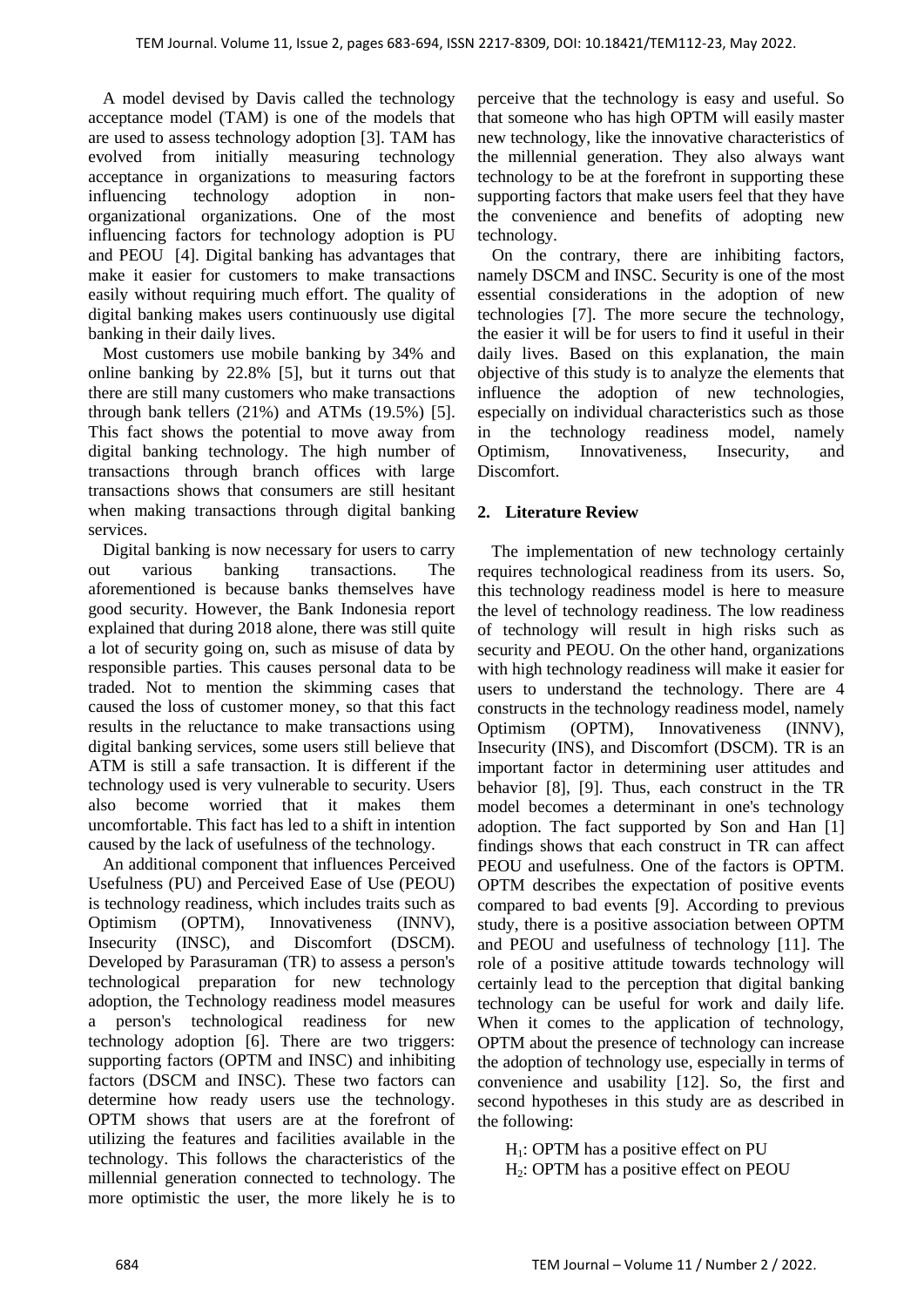Another factor that plays a role as a supporter in one's technological readiness is INNV (INNV). INNV is defined as the degree to which a person is at the forefront of understanding and desiring new technologies. Innovative users will be opened to accepting new things because for this type of user, technology can help them in their daily lives. Thus, innovative users will tend to accept technology and realize how useful it is before others in general [11]. INNV are proven to have a positive influence on the PEOU of health technology and digital payments [13]. The more interested someone is in technology, it indicates that the user is ready to use new technology so that it can increase user perceptions of ease and usefulness [14]. Other studies have also stated that INNV plays an important role in supporting PU [11]. So, the third and fourth hypotheses are as follows:

 $H_3$ : INNV has a positive effect on PU H4: INNV has a positive effect on PEOU

INSC and DSCM are inhibitors or barrier factors in the technology readiness model. The higher the factor, it will make someone view the technology negatively. Several previous researchers stated that security is one of the most important things to adopt a technology [15], [16]. The researchers discovered that INSC has a significant impact in negatively influencing PEOU of learning applications in their research on factors that influence student adoption of learning applications. This means that the lower a person's INSC, the easier it will be to use technology. This statement is supported by other researchers where INSC is proven to harm PU and PEOU [11], [17]. So, the research hypotheses in this journal are as follows:

 $H<sub>5</sub>$ : INSC has a positive effect on PU  $H_6$ : INSC has a positive effect on PEOU

Discomfort (DSCM) can affect users using simple technology [11]. This fact occurs because users are afraid to use new technology. Users are comfortable with existing conditions. In digital banking, customers are comfortable in making transactions using ATMs and through branch offices. The existence of digital banking services makes this type of user worried that the transaction would not reach the intended target. [18] agree that DSCM affects PEOU and usefulness negatively significantly. In the previous literature, the role of DSCM has a significant negative effect on PU and PEOU [11], [17]. So based on this explanation, the seventh and eighth hypotheses are as follows:

 $H<sub>7</sub>$ : DSCM has a positive effect on PU H<sub>8</sub>: DSCM has a positive effect on PEOU

Bank financial institutions have to provide a sense of security and comfort for customers, especially regarding privacy, security, information quality, and Ease of Use. This model can measure the extent of perceived technology acceptance. The person who first developed the TAM model said that technology adoption requires a rhythmic integration of constructs such as Perceived Usefulness (PU) and perceived Ease of Use (PEOU) [3]. These factors allow a person to receive the benefits of using the technology. The increase in the Ease of use of the user shows that the process of receiving the benefits is increasing. This shows that convenience cannot stand alone without the benefits of technology. The previous literature stated that the implementation of the TAM model had been carried out in various organizations [19]. However, over time, technology adoption using TAM is also used to measure the adoption of mobile payment usage [14], [20]. Other researchers also support this fact where TAM is used to measure technology adoption in nonorganizational settings. The context of technology adoption in this study is about digital banking channels, especially for millennial users. When it comes to technology adoption, PU and PEOU are two of the most important elements to consider. The two constructs are the most widely used. Previous researchers found that the factors that can strengthen the Intention to use are the factors PU and PEOU [14], [21], [22].

PU shows the level of comfort and security in using digital banking channels to support daily productivity [4]. This function is inherent in technology. If the technology used does not provide benefits for its use, it is not a priority for users to use the technology. The easier technology is to use, the tendency to use the technology increases [4], [23], and likewise, with the features that users can use for digital banking. The more features that help users in their daily lives, digital banking will increase. Previous research has shown that the intention factor greatly impacts technology adoption [24], [25]. After users use technology and feel convenience and benefits, the tendency to adopt technology continuously gets bigger. Previous researchers have stated that Intention to use is the biggest factor in influencing technology adoption [4], [7], [26], [27]. So, the hypotheses are as follows:

- H9: PEOU has Positive Effect on Intention to use Digital Banking
- $H_{10}$ : PU has Positive Effect on Intention to use Digital Banking
- $H_{11}$ : Intention to use Digital Banking has Positive Effect on Digital Banking Adoption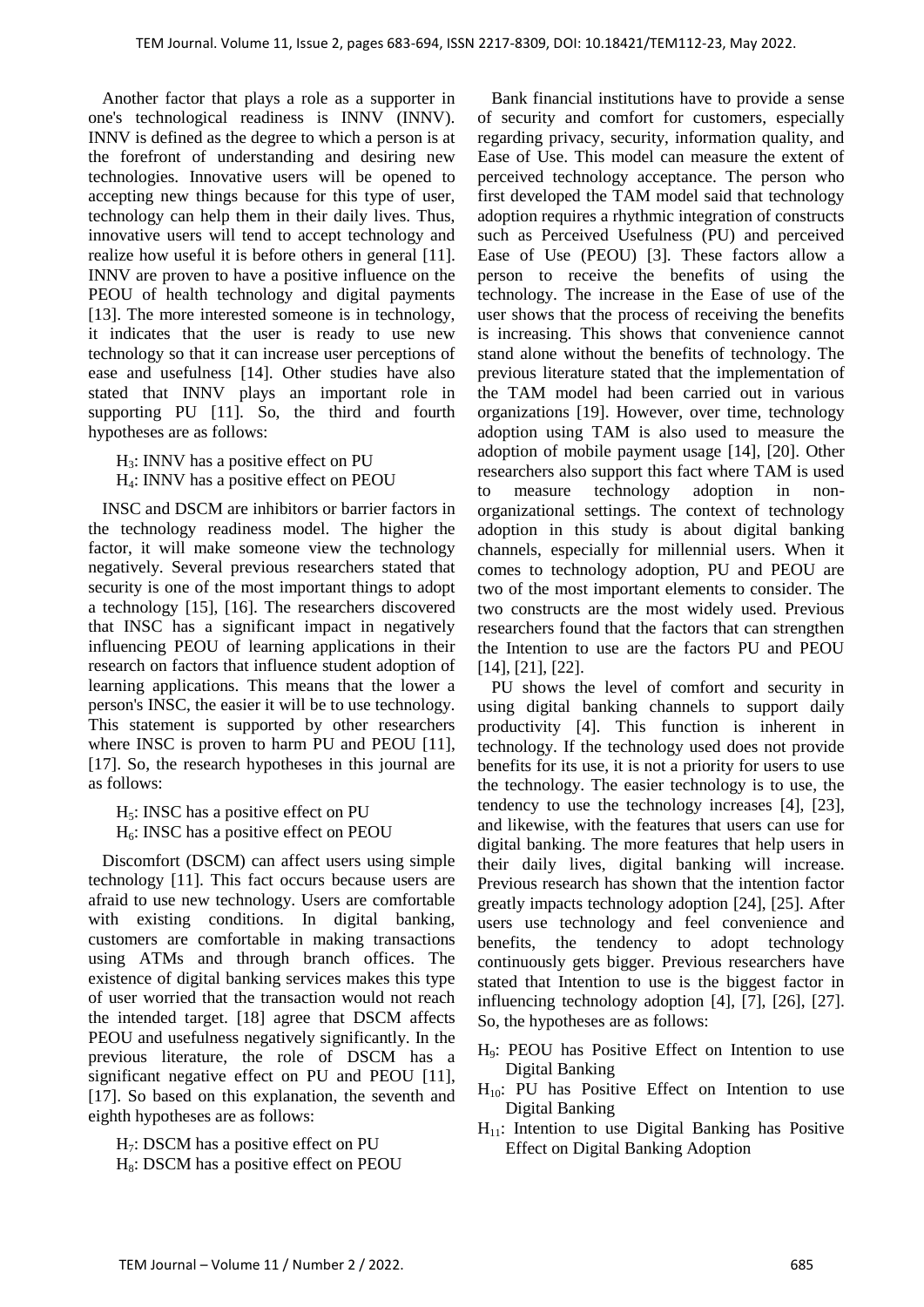Based on the explanation above, each of these constructs has a relationship with other constructs to form a hypothesis. Then the hypotheses are collected

into one to become a research model. Figure 1 below shows the relationship between the hypotheses that became this research model.



*Figure 1. Research Model*

# **3. Methodology**

## *Data Collection*

This section explains how the data is obtained and utilized to answer the hypotheses that have been proposed. The population in this study are users of digital banking services in Indonesia with the millennial generation category. Respondents who can fill in this questionnaire use digital banking channels such as mobile banking, internet banking, or other digital services. Then those who can fill out the questionnaire are the millennial generation digital payment users born in 1980-1995. The sampling method used is convenience sampling. The reason for choosing this method is the large population. Hence, the authors chose to take samples based on the dissemination results through social media such as Instagram, Facebook, What's App, and other social media. Questionnaires have been compiled, then distributed to produce a total sample of 422 respondents. There are several stages in the questionnaire. First, respondents fill in their education level, gender, income, etc. Of course, filling out the database does not contain personal information such as full name or address. In the second stage, respondents were asked to fill out 5

Likert scales with a choice of strongly agree (5) and strongly disagree (1).

In making the questionnaire, the researcher also adopted from previous researchers. The technology readiness model consists of 3 question items by each construct: OPTM, INNV, and DSCM [28]. Meanwhile, the INSC construct consists of 4 question items [28]. Then in the technology acceptance model, the PU construct consists of six question items for PU and five question items for PEOU [3], [27]. Then on the construct of Intention to use digital banking [29] consists of 6 question items. Finally, the digital banking adoption item consists of 5 question items [30].

The following Table 1 summarizes the demographic profile of the respondents to this study. Most respondents in this study were 68% female and 36%, male. Meanwhile, in terms of education, most undergraduates and graduates are 48% and 28%, respectively. Then another characteristic is that most respondents have a monthly income of 59% IDR below 5 million. Meanwhile, in terms of frequency of use, the majority use digital banking services several times a month, 42%. Then those who use it several times a month are 23% and those who use it twice a week are 23%. Detailed information on each respondent's demographics is reported in Table 1 below.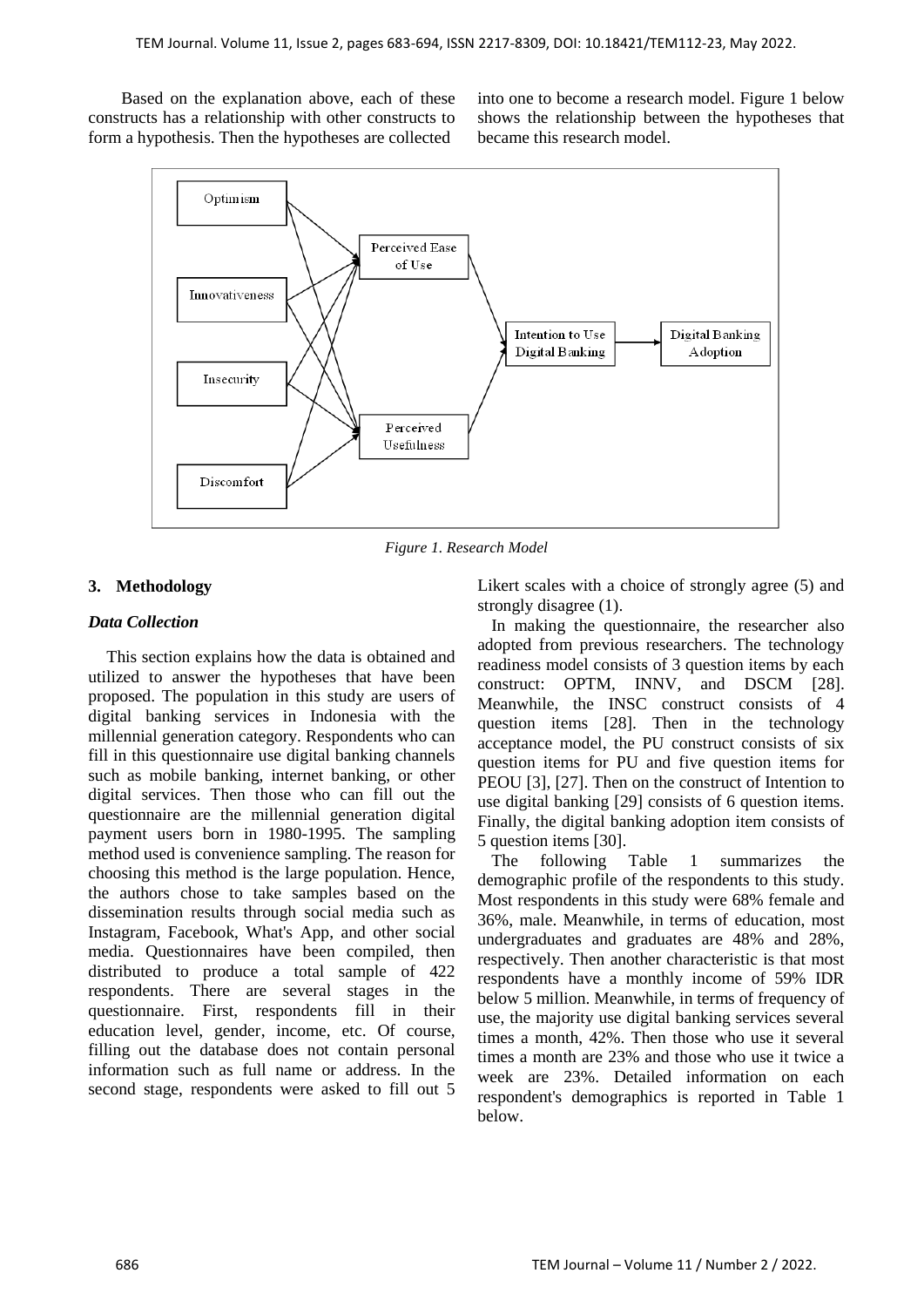|                     | Category             | Frequency | Percentage |
|---------------------|----------------------|-----------|------------|
| Gender              | Man                  | 153       | 36%        |
|                     | Woman                | 289       | 68%        |
| Education           | <b>High School</b>   | 53        | 13%        |
|                     | Undergraduate        | 204       | 48%        |
|                     | Graduate             | 120       | 28%        |
|                     | Postgraduate         | 65        | 15%        |
| Revenue (IDR/month) | Below 5 million      | 247       | 59%        |
|                     | $5 - 10$ million     | 152       | 36%        |
|                     | $11 - 20$ million    | 43        | 10%        |
|                     | More than 20 million | $\Omega$  | $0\%$      |
| Frequency to use    | A few times a week   | 23        | 5%         |
|                     | Once a week          | 98        | 23%        |
|                     | Twice a week         | 96        | 23%        |
|                     | A few times a month  | 178       | 42%        |
|                     | Once a month         | 47        | 11%        |

*Table 1.Respondent Characteristic*

## *Data Collection*

After compiling the research instrument, the next step is to distribute the questionnaire form online through social media. After obtaining the number of samples, the data was analyzed using SEM PLS using the help of smart pls 3.0. The researcher chose to use the SEM-PLS model because the PLS model can be used to test the model that has been constructed by the researcher, initiating with an analysis of the inner and outer models, as well as the suitability of the model, and then evaluating the outcome based on the hypotheses that have been constructed [31]. PLS is very effective for analyzing data during the early stages of developing a theory. In other words, PLS is used to test the development of a particular model.

## **4. Result**

The first stage in determining the hypothesis in SEM PLS is to do the validity and reliability, then measure the structural model. The last step is to test the hypothesis.

#### *Measurement Model*

There are 3 stages in the measurement model, and the first is to analyze internal consistency. Second, evaluate the validity of the construct. Furthermore, the final step is to determine discriminant validity. The internal consistency value is obtained by assessing Cronbach alpha (CA) and Composite Reliability (CR) values, as shown in Table 2. The recommended value to meet good reliability is above 0.7 [31].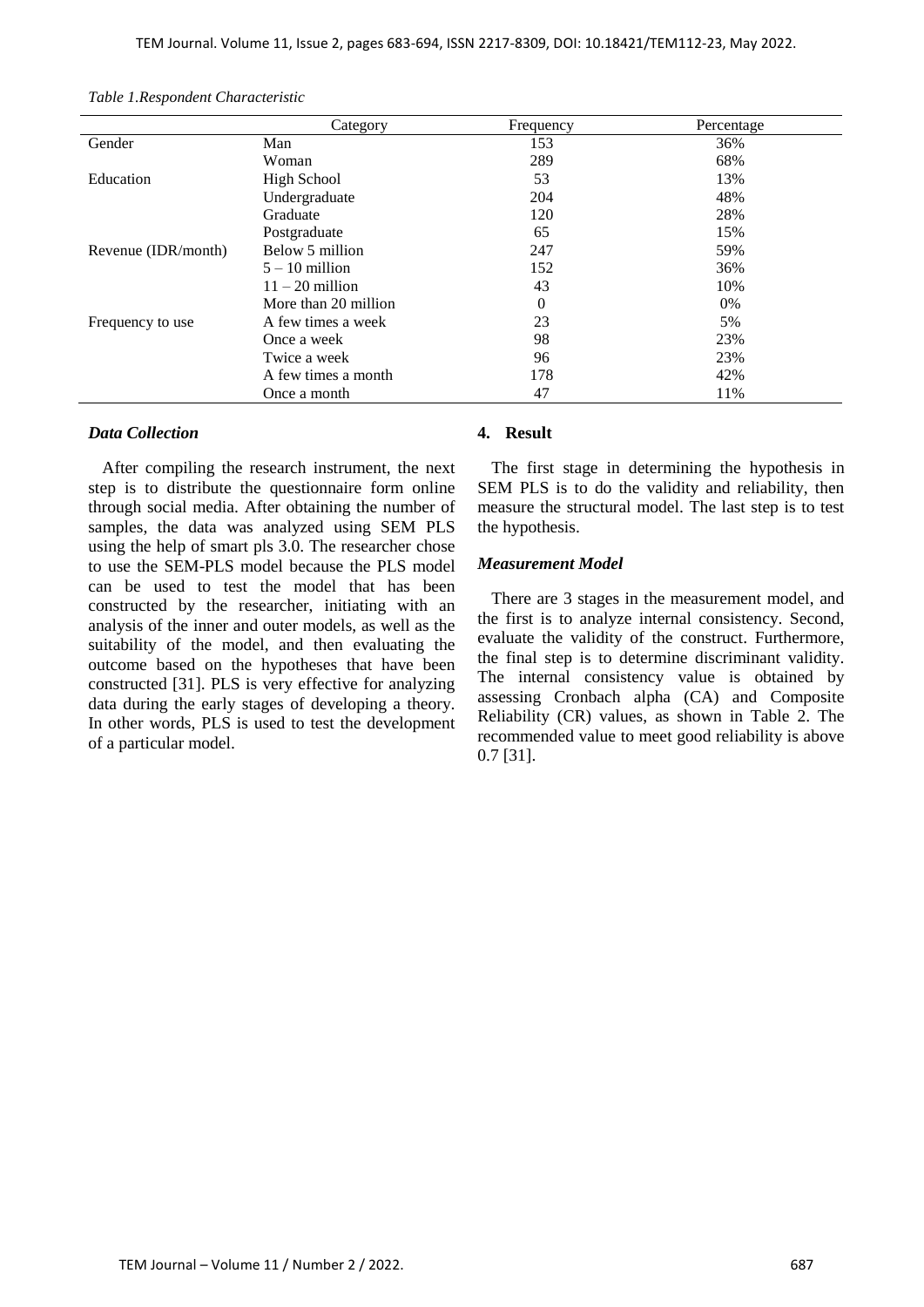*Table 2.Validity and Reliability*

| Construct                               | <b>Outer Loading</b> | <b>CA</b> | CR    | <b>AVE</b> |
|-----------------------------------------|----------------------|-----------|-------|------------|
| <b>OPTM (OPTM)</b>                      |                      | 0,842     | 0,904 | 0,759      |
| OPTM1                                   | 0,883                |           |       |            |
| OPTM2                                   | 0,856                |           |       |            |
| OPTM3                                   | 0,875                |           |       |            |
| <b>INNV (INNV)</b>                      |                      | 0,801     | 0,883 | 0,716      |
| INNV1                                   | 0,852                |           |       |            |
| INNV2                                   | 0,810                |           |       |            |
| INNV3                                   | 0,875                |           |       |            |
| <b>INSC</b> (INSC)                      |                      | 0,820     | 0,881 | 0,650      |
| INSC1                                   | 0,813                |           |       |            |
| INSC <sub>2</sub>                       | 0,865                |           |       |            |
| INSC3                                   | 0,733                |           |       |            |
| INSC4                                   | 0,808                |           |       |            |
| <b>DSCM</b> (DSCM)                      |                      | 0,766     | 0,865 | 0,681      |
| DSCM1                                   | 0,800                |           |       |            |
| DSCM2                                   | 0,859                |           |       |            |
| DSCM3                                   | 0,817                |           |       |            |
| PEOU (PEOU)                             |                      | 0,927     | 0,945 | 0,775      |
| PEOU1                                   | 0,858                |           |       |            |
| PEOU <sub>2</sub>                       | 0,917                |           |       |            |
| PEOU3                                   | 0,902                |           |       |            |
| PEOU4                                   | 0,881                |           |       |            |
| PEOU5                                   | 0,844                |           |       |            |
| <b>Perceived Usefulness (PU)</b>        |                      | 0,960     | 0,968 | 0,832      |
| PU1                                     | 0,894                |           |       |            |
| PU <sub>2</sub>                         | 0,908                |           |       |            |
| PU <sub>3</sub>                         | 0,914                |           |       |            |
| PU4                                     | 0,924                |           |       |            |
| PU <sub>5</sub>                         | 0,930                |           |       |            |
| PU <sub>6</sub>                         | 0,904                |           |       |            |
| <b>Intention to Use Digital Banking</b> |                      | 0,922     | 0,939 | 0,721      |
| (INTDB)                                 |                      |           |       |            |
| INTDB1                                  | 0,857                |           |       |            |
| INTDB2                                  | 0,797                |           |       |            |
| INTDB3                                  | 0,844                |           |       |            |
| INTDB4                                  | 0,869                |           |       |            |
| INTDB5                                  | 0,882                |           |       |            |
| INTDB6                                  | 0,841                |           |       |            |
| <b>Digital Banking Adoption (DBA)</b>   |                      | 0,944     | 0,957 | 0,816      |
| DBA1                                    | 0,879                |           |       |            |
| DBA <sub>2</sub>                        | 0,908                |           |       |            |
| DBA3                                    | 0,924                |           |       |            |
| DBA4                                    | 0,902                |           |       |            |
| DBA5                                    | 0,903                |           |       |            |

The largest CR and AVE values are in the PU construct ( $\overline{CR} = 0.968$ ,  $\overline{AVE} = 0.832$ ), while the smallest value of CR and AVE lies in construct INSC  $(CR=0.881, AVE=0.65)$ . Thus, all constructs in this research have exceeded the recommended value (0.7). It can be concluded that all constructs in this research have good internal consistency.

The next step is to evaluate construct validity by analysing several criteria, namely outer loading and AVE. Outer loading shows how big the impact of variance between constructs and indicators is. The outer loading value for the largest construct is PU, especially for the PU5 indicator. Meanwhile, the smallest outer loading value is in the INSC construct, especially the INSC3 indicator. All outer loading in this research has a value of more than 0.7. All the constructs and indicators in this research have good construct validity. Then, another way to determine the validity of a construct is to evaluate the AVE value. If the AVE value exceeds 0.5, it can have a good validity construct. Based on Table 2, the largest AVE value is in the PU construct (0.832). Meanwhile, the smallest AVE in the INSC construct (0.65). All constructs in Table 2 above have an AVE above 0.5. Thus, all constructs in this research have good validity. The next step is to analyze discriminant validity. Discriminant validity is used to see the extent of the differences between the constructs and other constructs. There are three ways to see discriminant validity: cross-loading and fornellarcker criteria.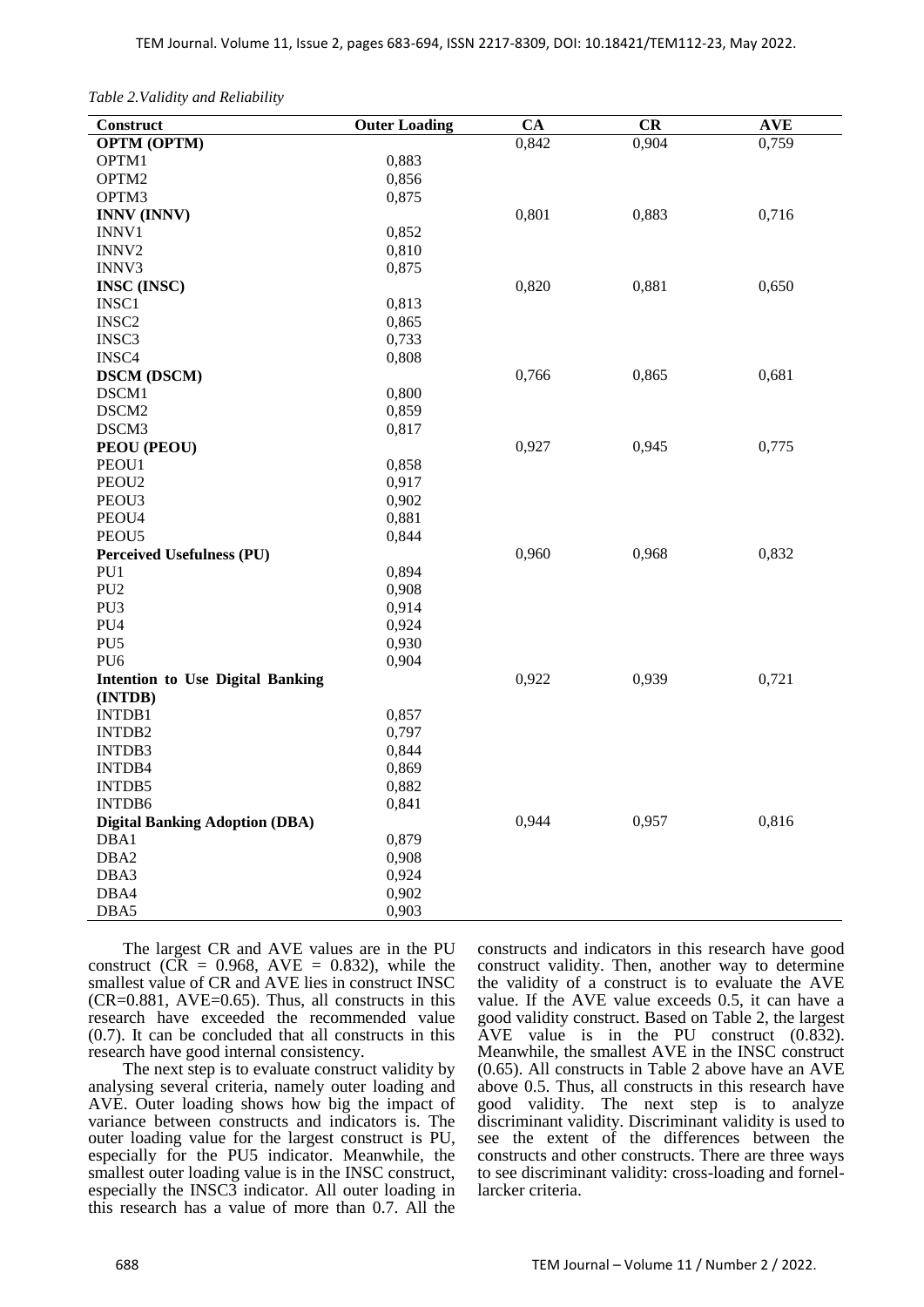*Table 3. Cross Loading*

|                   | <b>DBA</b> | <b>DSCM</b> | <b>INNV</b> | <b>INSC</b> | <b>INTDB</b> | <b>OPTM</b> | <b>PEUE</b> | PU    |
|-------------------|------------|-------------|-------------|-------------|--------------|-------------|-------------|-------|
| DBA1              | 0,879      | 0,562       | 0,633       | 0,684       | 0,714        | 0,673       | 0,753       | 0,754 |
| DBA2              | 0,908      | 0,603       | 0,649       | 0,698       | 0,778        | 0,707       | 0,812       | 0,820 |
| DBA3              | 0,924      | 0,607       | 0,656       | 0,718       | 0,783        | 0,715       | 0,814       | 0,799 |
| DBA4              | 0,902      | 0,608       | 0,666       | 0,697       | 0,742        | 0,649       | 0,796       | 0,778 |
| DBA5              | 0,903      | 0,596       | 0,623       | 0,693       | 0,752        | 0,654       | 0,799       | 0,773 |
| <b>DSCM1</b>      | 0,583      | 0,800       | 0,570       | 0,558       | 0,575        | 0,572       | 0,601       | 0,559 |
| DSCM <sub>2</sub> | 0,549      | 0,859       | 0,594       | 0,671       | 0,547        | 0,538       | 0,599       | 0,558 |
| DSCM3             | 0,495      | 0,817       | 0,586       | 0,631       | 0,508        | 0,444       | 0,568       | 0,480 |
| <b>INNV1</b>      | 0,609      | 0,532       | 0,852       | 0,602       | 0,580        | 0,652       | 0,633       | 0,578 |
| <b>INNV2</b>      | 0,574      | 0,585       | 0,810       | 0,583       | 0,552        | 0,548       | 0,591       | 0,530 |
| <b>INNV3</b>      | 0,629      | 0,675       | 0,875       | 0,652       | 0,624        | 0,623       | 0,647       | 0,606 |
| <b>INSC1</b>      | 0,605      | 0,631       | 0,563       | 0,813       | 0,576        | 0,595       | 0,669       | 0.559 |
| <b>INSC2</b>      | 0,731      | 0,638       | 0,660       | 0,865       | 0,696        | 0,694       | 0,747       | 0,725 |
| <b>INSC3</b>      | 0,541      | 0,504       | 0,505       | 0,733       | 0,545        | 0,513       | 0,557       | 0,528 |
| <b>INSC4</b>      | 0,595      | 0,641       | 0,596       | 0,808       | 0,563        | 0,566       | 0,671       | 0,548 |
| <b>INTDB1</b>     | 0,731      | 0,588       | 0,601       | 0,635       | 0,857        | 0,667       | 0,726       | 0,805 |
| <b>INTDB2</b>     | 0,652      | 0,516       | 0,542       | 0,572       | 0,797        | 0,523       | 0,640       | 0,653 |
| <b>INTDB3</b>     | 0,666      | 0,537       | 0,602       | 0,595       | 0,844        | 0,587       | 0,660       | 0,714 |
| <b>INTDB4</b>     | 0,753      | 0,586       | 0,612       | 0,632       | 0,869        | 0,643       | 0,728       | 0,784 |
| <b>INTDB5</b>     | 0,711      | 0,566       | 0,576       | 0,673       | 0,882        | 0,643       | 0,702       | 0,757 |
| <b>INTDB6</b>     | 0,732      | 0,563       | 0,591       | 0,668       | 0,841        | 0,613       | 0,729       | 0,742 |
| OPTM1             | 0,628      | 0,523       | 0,611       | 0,647       | 0,630        | 0,883       | 0,644       | 0,644 |
| OPTM2             | 0,661      | 0,580       | 0,624       | 0,616       | 0,626        | 0,856       | 0,634       | 0,652 |
| OPTM3             | 0,678      | 0,546       | 0,646       | 0,670       | 0,636        | 0,875       | 0,671       | 0,696 |
| PEOU1             | 0,720      | 0,588       | 0,642       | 0,717       | 0,688        | 0,644       | 0,858       | 0,660 |
| PEOU <sub>2</sub> | 0,814      | 0,630       | 0,657       | 0,744       | 0,765        | 0,659       | 0,917       | 0,783 |
| PEOU3             | 0,781      | 0,663       | 0,694       | 0,768       | 0,724        | 0,714       | 0,902       | 0,714 |
| PEOU4             | 0,819      | 0,637       | 0,641       | 0,704       | 0,770        | 0,675       | 0,881       | 0,788 |
| PEOU5             | 0,736      | 0,629       | 0,612       | 0,696       | 0,672        | 0,588       | 0,844       | 0,689 |
| PU <sub>1</sub>   | 0,804      | 0,574       | 0,656       | 0,672       | 0,821        | 0,722       | 0,759       | 0,894 |
| PU <sub>2</sub>   | 0,780      | 0,567       | 0,600       | 0,659       | 0,783        | 0,695       | 0,732       | 0,908 |
| PU <sub>3</sub>   | 0,787      | 0,597       | 0,590       | 0,663       | 0,783        | 0,679       | 0,746       | 0,914 |
| PU <sub>4</sub>   | 0,806      | 0,603       | 0,618       | 0,698       | 0,804        | 0,710       | 0,754       | 0,924 |
| PU <sub>5</sub>   | 0,811      | 0,587       | 0,608       | 0,686       | 0,822        | 0,699       | 0,768       | 0,930 |
| PU <sub>6</sub>   | 0,768      | 0,615       | 0,630       | 0,665       | 0,785        | 0,668       | 0,765       | 0,904 |

The cross-loading indicator shows the relationship between constructs. The way to see if an indicator meets the criteria for good discriminant validity is to see if the value of all loadings exceeds the crossloading value. In Table 3 above, the 3 indicators (OPTM1 – OPTM3) on the OPTM construct (OPTM) are greater in value than the OPTM1 – OPTM3 construct for the other constructs (DBA, DSCM, INNV, INSC, INTDB, PEUE, PU). Likewise, the indicator in each related construct has a value exceeding the specified construct. Thus, that discriminant validity has been established. The next step is to evaluate the value of the Fornell-Larcker Criteria as shown in Table 4 below:

*Table 4. Fornell-Larcker Criterion*

|              | DBA   | <b>DSCM</b> | <b>INNV</b> | <b>INSC</b> | <b>INTDB</b> | <b>OPTM</b> | <b>PEUE</b> | PU    |
|--------------|-------|-------------|-------------|-------------|--------------|-------------|-------------|-------|
| DBA          | 0,903 |             |             |             |              |             |             |       |
| <b>DSCM</b>  | 0,659 | 0,825       |             |             |              |             |             |       |
| <b>INNV</b>  | 0.715 | 0,706       | 0,846       |             |              |             |             |       |
| <b>INSC</b>  | 0,773 | 0,751       | 0,725       | 0,806       |              |             |             |       |
| <b>INTDB</b> | 0,835 | 0,660       | 0,692       | 0,742       | 0,849        |             |             |       |
| <b>OPTM</b>  | 0.753 | 0,630       | 0,720       | 0,740       | 0,724        | 0,871       |             |       |
| <b>PEOU</b>  | 0,880 | 0,715       | 0,738       | 0,825       | 0,823        | 0,746       | 0,881       |       |
| PU           | 0,869 | 0,647       | 0,676       | 0,739       | 0,877        | 0.763       | 0,827       | 0,912 |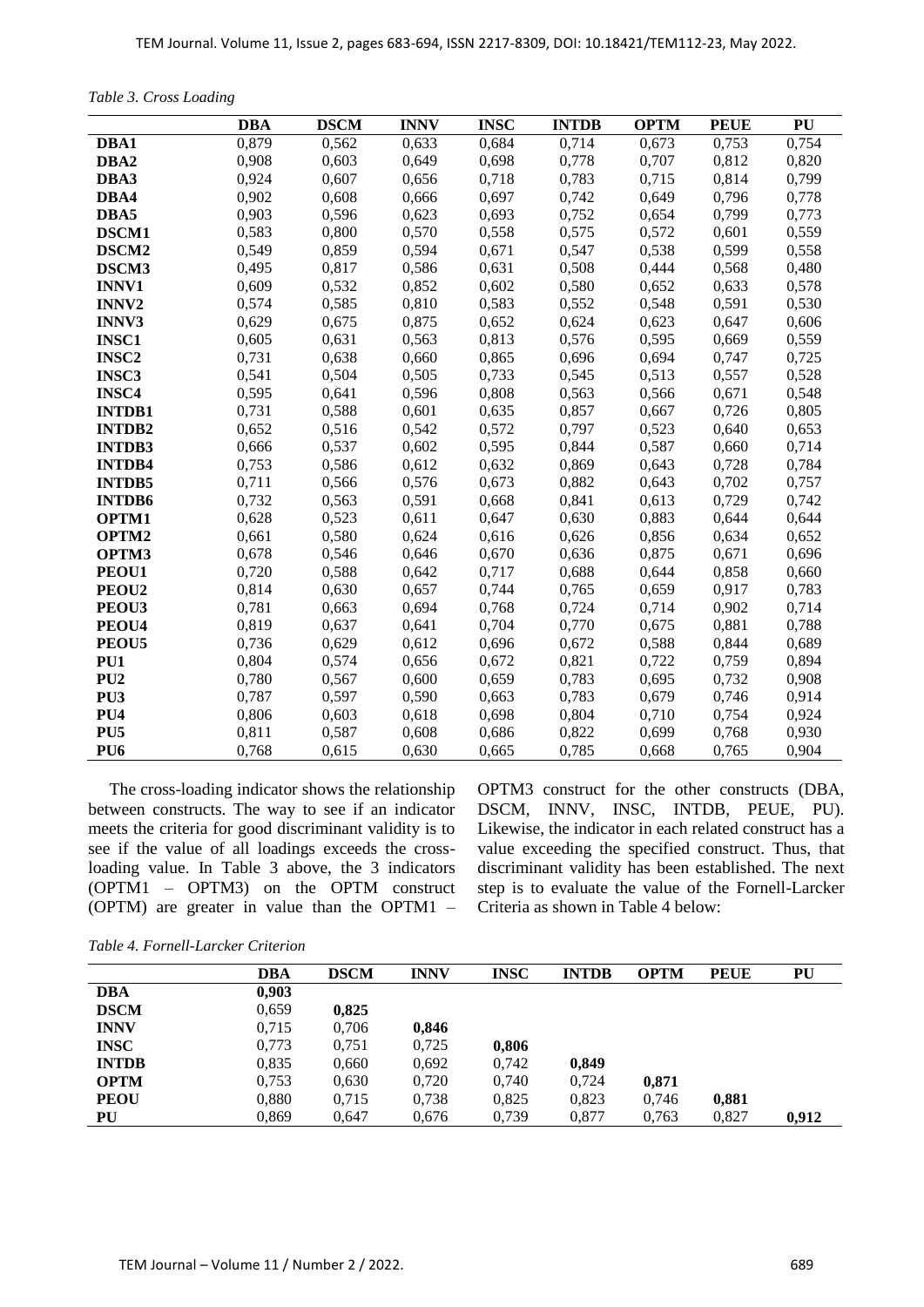The Fornell-Larcker Criterion compares the latent variable with the value of the square root of the AVE construct. The value of the square roots in each AVE construct must be greater than the other constructs. Table 4 above shows the value of the square roots of the AVE construct on the sloping side and the correlation between the constructs below it. The digital banking adoption (DBA) construct has a value of 0.903, greater than the other constructs. Likewise, the constructs of OPTM (0.871), DSCM (0.825), INNV (0.846), INSC (0.806), Intention to use Digital Banking (0.849), PEOU (0.881), and PU (0.912), all of which have higher values. Thus, it can be concluded that all constructs have a valid measure.

## *Structural Model*

The next step is to perform a structural model analysis. At this stage, an analysis of the effect size, R square, and predictive relevance is carried out. The

*Table 5. R Square*

first step is to evaluate the R square. The R Square test was conducted to determine how the correlation between endogenous constructs and all exogenous constructs had correlations. The value of R square is divided into 3 types, namely substantial (0.75), moderate (0.5), and weak (0.25) [31]. Based on Table 5 below, the largest R square value is in the Intention to use Digital Banking (0.8) or is in the substantial criteria. So that the related constructs, namely PU and PEOU, have a collective impact. At the same time, the smallest value is in PU (0.66) or on moderate criteria. So, if we conclude, the constructs related to PU, namely OPTM, INNV, INSC, and DSCM, have a moderate or 66% relationship. Meanwhile, the PEOU construct has an r-square value of 0.744 or a moderate criterion. Thus, the constructs related to PU, namely OPTM, INNV, INSC, and DSCM, have an effect together with a moderate relationship level or 74.4%

|              | <b>R</b> Square | <b>R</b> Square Adjusted | Criteria    |
|--------------|-----------------|--------------------------|-------------|
| DBA          | 0.697           | 0.697                    | Moderate    |
| <b>INTDB</b> | 0,800           | 0,799                    | Substantial |
| <b>PEOU</b>  | 0.744           | 0.742                    | Moderate    |
| PU           | 0.660           | 0.657                    | Moderate    |

After analyzing the value of the R square, the next step is to test the effect size (f2). Effect size is done to evaluate whether each construct substantially impacts the endogenous construct. There are three categories to distinguish the effect size between each endogenous construct, namely small (0.02), medium  $(0.15)$ , and large effect  $(0.35)$  [31]. Based on Table 6 below, the largest effect size value is in the construct of Intention to use digital banking on digital banking adoption (2,304) or categorized as a large effect. In contrast, the smallest effect size is in the INNV construct on PU (0.01) or is categorized as a small effect. Table 6 below shows the construct with large and small relationships. There are two categories of large effects: the construction of the relationship between Intention to use digital banking and digital banking adoption (2.34) and the construct of the relationship between PU and Intention to use digital banking (0.61). Then three relationship constructs have a medium effect size, namely, INSC and PEOU (0.246), OPTM and PU (0.198), and PEOU and Intention to use digital banking (0.152). While the remaining six construct relationships have a small effect size.

*Table 6. Effect Size f<sup>2</sup>*

|              | <b>DBA</b> | <b>INTDB</b> | <b>PEUE</b> | PU    |
|--------------|------------|--------------|-------------|-------|
| <b>DSCM</b>  |            |              | 0,021       | 0,012 |
| <b>INNV</b>  |            |              | 0,042       | 0,010 |
| INSC (INSC)  |            |              | 0,246       | 0,070 |
| <b>INTDB</b> | 2,304      |              |             |       |
| <b>OPTM</b>  |            |              | 0,066       | 0,198 |
| <b>PEOU</b>  |            | 0,152        |             |       |
| PU           |            | 0,610        |             |       |

The next step is to evaluate predictive relevance  $(Q<sup>2</sup>)$ . Predictive relevance value serves to assess the prediction of a model. If the predictive relevance value is above 0, it is considered to meet the predictive relevance model. Based on Table 7 below, the largest predictive value is in the construct of

Intention to use digital banking and PEOU, each of which is 0.533. at the same time, other constructs have a value greater than 0, namely digital banking adoption  $(0.53)$  and PU  $(0.507)$ . Thus, it can be concluded that all constructs in this research have good predictive relevance.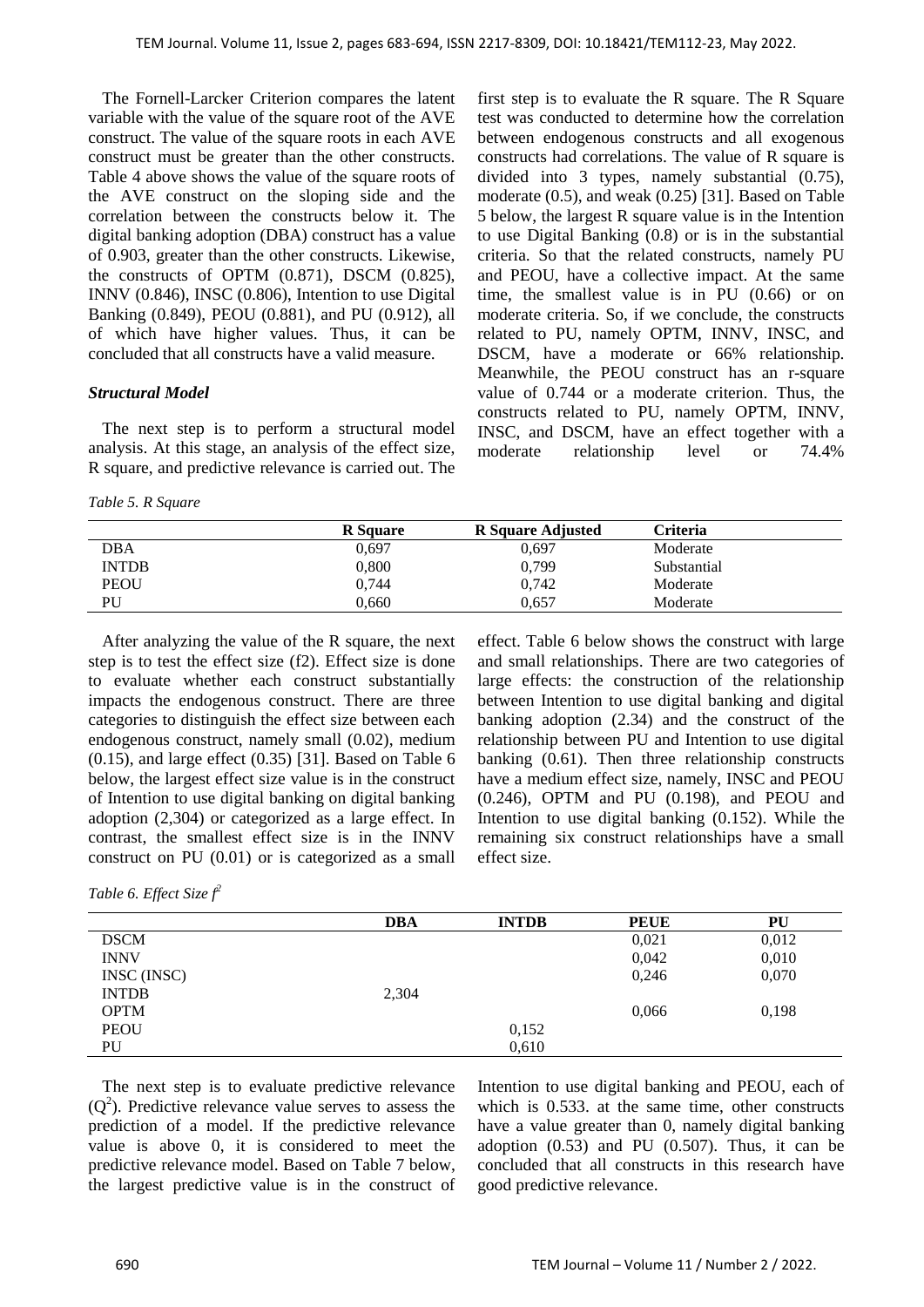| Table 7. Predictive Relevance $Q^2$ |  |
|-------------------------------------|--|
|-------------------------------------|--|

|             | <b>SSO</b> | <b>SSE</b> | $Q^2$ (=1-SSE/SSO) |
|-------------|------------|------------|--------------------|
| <b>DBA</b>  | 2.110,000  | 992,447    | 0,530              |
| <b>DSCM</b> | 1.266,000  | 1.266,000  |                    |
| <b>INNV</b> | 1.266,000  | 1.266,000  |                    |
| <b>INSC</b> | 1.688,000  | 1.688,000  |                    |
| <b>INTD</b> | 2.532,000  | 1.181,395  | 0.533              |
| <b>OPTM</b> | 1.266,000  | 1.266,000  |                    |
| <b>PEOU</b> | 2.110,000  | 985,954    | 0,533              |
| PU          | 2.532,000  | 1.249,275  | 0,507              |

#### *Hypothesis Testing*

The last step is to evaluate the hypothesis by comparing the t statistic and the table. In addition, evaluation can also be done by comparing the pvalue with the specified error rate (5%). The statistical results of the smart pls output are as follows Table 8 below:

|  |  | Table 8. Hypothesis testing |  |
|--|--|-----------------------------|--|
|--|--|-----------------------------|--|

|                |                          | Original Sample | <b>T</b> Statistics | p-values | Decision |
|----------------|--------------------------|-----------------|---------------------|----------|----------|
| $H_1$          | $OPTM \rightarrow PEUE$  | 0.210           | 4,002               | 0,000    | Accepted |
| H <sub>2</sub> | $OPTM \rightarrow PU$    | 0.420           | 7,312               | 0,000    | Accepted |
| $H_3$          | $INNV \rightarrow PEUE$  | 0,173           | 3,293               | 0,001    | Accepted |
| $H_4$          | $INNV \rightarrow PU$    | 0.099           | 1,571               | 0,117    | Rejected |
| $H_5$          | $INSC \rightarrow PEUE$  | 0,455           | 8,221               | 0,000    | Accepted |
| $H_6$          | $INSC ->PU$              | 0,279           | 4,163               | 0,000    | Accepted |
| H <sub>7</sub> | $DSCM$ ) -> $PEUE$       | 0,119           | 2,487               | 0.013    | Accepted |
| $H_8$          | $DSCM \rightarrow PU$    | 0,103           | 2,116               | 0,035    | Accepted |
| H <sub>9</sub> | $PEUE \rightarrow INTDB$ | 0.310           | 6,071               | 0,000    | Accepted |
| $H_{10}$       | $PU \rightarrow INTDB$   | 0,621           | 11,832              | 0,000    | Accepted |
| $H_{11}$       | $INTDB \rightarrow DBA$  | 0,835           | 35,372              | 0,000    | Accepted |

Table 8 above explains the relationship between the magnitude of the influence between constructs and the conclusion of the hypothesis. The 4 constructs in the technology readiness model have a significant relationship to PEOU, namely OPTM (0.210 or 21%), INNV (0.173 or 17.3%), INSC (0.455 or 45.5%), and DSCM (0.119 or 11.9%). The biggest relationship is in the INSC construct (45.5%). Meanwhile, the smallest relationship is on the DSCM construct (11.9%). Then on the impact of the 4 constructs on the technology readiness model on PU, the largest construct relationship to PU is the OPTM construct (43%) while the smallest construct is on DSCM (10.3%). the 11 hypotheses proposed in this research, there are 10 accepted hypotheses and 1 rejected hypothesis (H4). These results were obtained based on comparing the p-value and the error rate (5%). In the OPTM construct of PEOU, the p-value of 0.000 is smaller than the error rate. Thus, hypothesis 1 is accepted. Likewise, the DSCM construct (p-value =  $0.035 < 5\%$ ) and INSC (p-value  $= 0.000 \leq 5\%$ ) on PU has a significant impact. This step is also carried out on other hypotheses whose decisions are rejected. For example, INNV on PU has a p-value of 0.117, greater than the error rate. Thus, it can be concluded that the construct does not have a significant effect.

#### **5. Discussion**

The construct of Intention to use digital banking is proven to be the variable that has the most influence on digital banking adoption compared to other construct relationships. This shows that in the acceptance model, user intentions are very important to pay attention to, especially from the PEOU and PU factors. The TAM model in this study shows a strengthening if it is integrated with the technology readiness model. This is evidenced by the role of the constructs of OPTM and INNV, which have become quite large in influencing the ease and usefulness of digital banking channels. The previous frame of reference [14] mentioned that PU could increase interest in using digital banking because of its function, increasing work productivity.

The main advantage of digital banking services is their ease and function in replacing the role of branch offices. Digital banking can carry out almost all functions in the banking business, such as opening accounts, credit cards, deposits, transfers, charging mobile payments, water and electricity payment functions, and even supports payments without going through an ATM card. This is following the characteristics of the millennial generation, which require technology that is integrated quickly and precisely. This convenience makes the millennial generation increasingly adopt the use of digital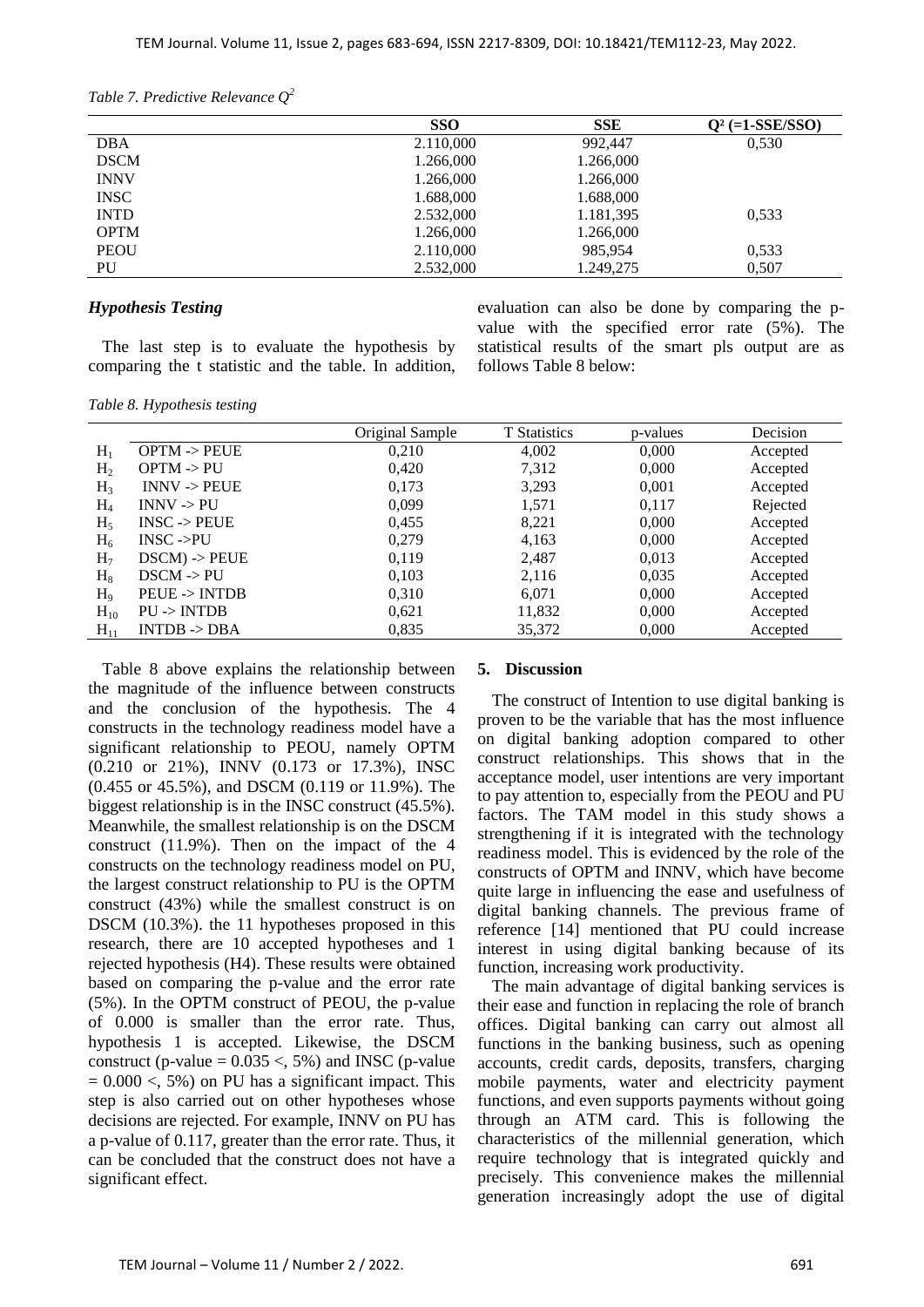banking. This fact is reinforced by previous researchers who revealed that PU and PEOU had a significant positive effect on technology adoption [14], [20], [22], [10]. Then after users are interested in using digital banking services, it will indirectly affect the intensity of their use. As seen in several studies where Intention to use has a significant effect on behavior use [7], [25], [27]. This finding also illustrates that the biggest factor influencing digital banking adoption is Intention to use. The Intention to use is influenced by the PEOU and usefulness. This fact is reinforced by the findings of other researchers [14], [25], where the biggest factor in adopting technology is the Intention to use. The results of this research also illustrate where the function of digital banking is the biggest factor for the millennial generation in using digital banking continuously. According to the millennial generation in this study, among the favourite features is that digital banking services can be connected to companies, mobile payments, and e-commerce. So, they can quickly make transactions quickly and easily. Another significant finding from this research is that INSC plays a key role in increasing users' PEOU.

Another important finding is that one of the models in technology readiness, namely OPTM, has a significant impact on PU. The existence of new technology is responded with joy because it can provide convenience and the function of new tools to increase productivity. This finding is supported by previous researchers that there is a positive relationship between OPTM and PEOU and usefulness. Different from Shim et al. [8], the INNV construct does not have a significant impact on PU. However, it has a significant negative effect on the PEOU. Meanwhile, the INSC construct is proven to have a large enough influence in influencing PU. This is because there has been quite a lot of misuse of data by irresponsible parties. This causes a snowball effect on other users of digital banking services. Whereas in the previous literature, it was stated that security is one of the most important things in adopting new technology [15], [16]. The lower a person's INSC and DSCM, he will have the convenience and feel the technology is useful. This statement is supported by other researchers where INSC and DSCM have been shown to have a significant negative effect on PU and PEOU [11], [17]. In short, the better the positive side (OPTM and INNV) in one's technology readiness behavior, the greater the tendency to adopt the technology. Conversely, suppose the barrier factor (INSC and DSCM) is greater than the supporting factor. In that case, it will result in low technology readiness so that users tend only to want to use old technology or simple technology that is familiar to them, such as ATMs or through branch offices.

# **6. Conclusion and Implementation**

This research integrates TAM and TR, especially in the acceptance model in the context of Millenial Generation users during the Post-Coronavirus Pandemic Age. Of the eleven hypotheses proposed, there are 10 supporting and 1 rejected hypothesis. This research provides factual findings were applying the technology acceptance model to millennial generation users during the post-coronavirus pandemic age can strengthen the model, where the Intention to use digital banking factor is the biggest construct in digital banking adoption. This research has also found that it is possible to integrate the Technology readiness model and the technology acceptance model. Although there is a construct of INNV on PU, it does not significantly affect it. In this context, users from the millennial generation consider that the benefits of technology are prioritized during a pandemic like this. So that in the technology readiness model, only the constructs of OPTM, DSCM, and INSC have a significant contribution to the TAM model.

This research contributes to the technology acceptance model (TAM), especially on the technology readiness factor, which includes OPTM, INNV, DSCM, and INSC. The results of this study illustrate that technological readiness, especially the INNV factor, plays an important role in growing the ease and usability of digital banking channels. So, the banking sector has to strive for its digital banking channel to suit the millennial generation's needs, such as the speed of technology development under current and future conditions. The millennial generation also likes connections between data, making it easier to do banking transactions. This also pays attention to the government to provide a safe banking environment through appropriate regulations to foster a security climate in the banking world. This finding is also important for the researcher's perspective as part of the main contribution that the measurement scale in this research has been tested validly and reliably. So that the questionnaire can be adapted for further researchers, especially in the study of digital banking. Second, the results of this research prove that the TAM theory is strongly relied on in measuring technology adoption, especially in banking technology. Then added with the factors that influence the TAM model, namely the Technology Readiness model, which has been proven to strengthen the TAM model. Although in the results of this research, one construct is not significant, namely INNV to PU. So, previous researchers can adopt the results of this research by reviewing the previous literature more fully. This research is also an input for business actors who use digital banking to integrate payment systems using digital payments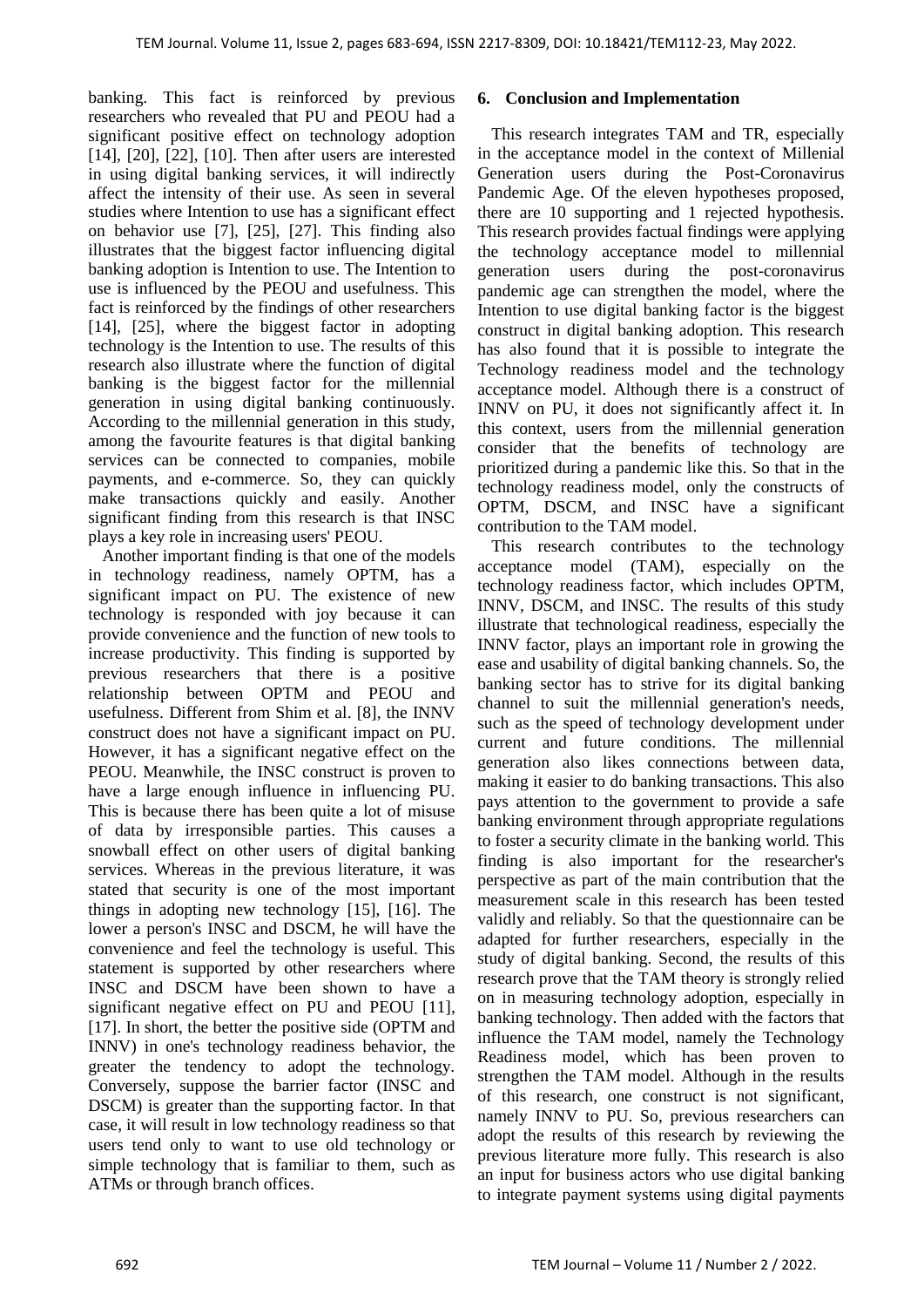that are integrated with digital banking services. This is because the millennial generation is very connected to the internet, so they also want integration of payment models that can be easily accessed and used.

#### **References**

- [1]. Son, M., & Han, K. (2011). Beyond the technology adoption: Technology readiness effects on postadoption behavior. *Journal of Business Research*, *64*(11), 1178-1182. [https://doi.org/10.1016/J.JBUSRES.2011.06.019.](https://doi.org/10.1016/J.JBUSRES.2011.06.019)
- [2]. Marakarkandy, B., Yajnik, N., & Dasgupta, C. (2017). Enabling internet banking adoption: An empirical examination with an augmented technology acceptance model (TAM). *Journal of Enterprise Information Management*. [https://doi.org/10.1108/JEIM-10-2015-0094.](https://doi.org/10.1108/JEIM-10-2015-0094)
- [3]. Davis, F. D. (1989). Perceived usefulness, perceived ease of use, and user acceptance of information technology. *MIS quarterly*, 319-340. <https://doi.org/10.2307/249008>
- [4]. Ali, Q., Parveen, S., Yaacob, H., & Zaini, Z. (2021). Cardless banking system in Malaysia: An extended TAM. *Risks*, *9*(2), 41. [https://doi.org/10.3390/RISKS9020041.](https://doi.org/10.3390/RISKS9020041)
- [5]. Strohm, M. (2021). Digital banking survey: 76% of Americans bank via mobile app-here are the most and least valuable features. Forbes Advisor. Retrieved from: [https://www.forbes.com/advisor/banking/digital](https://www.forbes.com/advisor/banking/digital-banking-survey-mobile-app-valuable-features/)[banking-survey-mobile-app-valuable-features/](https://www.forbes.com/advisor/banking/digital-banking-survey-mobile-app-valuable-features/) [accessed: 26 November 2021].
- [6]. Parasuraman, A. (2000). Technology Readiness Index (TRI) a multiple-item scale to measure readiness to embrace new technologies. *Journal of service research*, *2*(4), 307-320.
- [https://doi.org/10.1177/109467050024001.](https://doi.org/10.1177/109467050024001)
- [7]. Musyaffi, A. M., Johari, R. J., Rosnidah, I., Sari, D. A. P., Amal, M. I., Tasyrifania, I., ... & Sutanti, F. D. (2021). Digital Payment During Pandemic: An Extension of The Unified Model of QR Code. *Academic Journal of Interdisciplinary Studies*, *10*(6), 213-213. <https://doi.org/10.36941/ajis-2021-0166>
- [8]. Shim, H. S., Han, S. L., & Ha, J. (2020). The Effects of Consumer Readiness on the Adoption of Self-Service Technology: Moderating Effects of Consumer Traits and Situational Factors. *Sustainability*, *13*(1), 1- 17. <https://doi.org/10.3390/SU13010095>
- [9]. Musyaffi, A. M., Sari, D. A. P., Amal, M. I., Deswanto, V., Nuryati, T., & Rismawati. (2021). Attitude Toward of Public Hospital Information System: The Role of Technology Readiness. Quality - Access to Success, 22(185), 136-141. [https://doi.org/10.47750/QAS/22.185.18.](https://doi.org/10.47750/QAS/22.185.18)
- [10]. Gokmenoglu, K., & Hesami, S. (2020). Internet banking adoption among Generation Y customers: an application of extended TAM. International Journal of Services Operations and Informatics, 10(4), 330-349. [https://doi.org/10.1504/IJSOI.2020.111298.](https://doi.org/10.1504/IJSOI.2020.111298)
- [11]. Aboelmaged, M., Ali, I., & Hashem, G. (2021). Mobile apps use for wellness and fitness and university students' subjective wellbeing. *Information Development*, 02666669211020498. <https://doi.org/10.1177/02666669211020498>
- [12]. Lai, Y. L., & Lee, J. (2020). Integration of Technology Readiness Index (TRI) Into the Technology Acceptance Model (TAM) for Explaining Behavior in Adoption of BIM. *Asian Education Studies*, *5*(2), 10. <https://doi.org/10.20849/aes.v5i2.816>

[13]. Shin, S., & Lee, W. J. (2014). The effects of technology readiness and technology acceptance on NFC mobile payment services in Korea. *Journal of Applied Business Research (JABR)*, *30*(6), 1615-1626. <https://doi.org/10.19030/jabr.v30i6.8873>

- [14]. Musyaffi, A. M., Mulyani, S., Suraida, I., & Sukmadilaga, C. (2021). Lack of Readiness of Digital Banking Channel Acceptance: Study on Tam 3 and Technology Readiness. *Academy of Strategic Management Journal*, *20*, 1-18.
- [15]. Merhi, M., Hone, K., & Tarhini, A. (2019). A crosscultural study of the intention to use mobile banking between Lebanese and British consumers: Extending UTAUT2 with security, privacy and trust. *Technology in Society*, *59*, 101151.

<https://doi.org/10.1016/j.techsoc.2019.101151>

- [16]. Alexandrou, A., & Chen, L. C. (2019). A security risk perception model for the adoption of mobile devices in the healthcare industry. *Security Journal*, *32*(4), 410-434. [https://doi.org/10.1057/s41284-019-00170-0.](https://doi.org/10.1057/s41284-019-00170-0)
- [17]. Walczuch, R., Lemmink, J., & Streukens, S. (2007). The effect of service employees' technology readiness on technology acceptance. *Information & management*, *44*(2), 206-215. <https://doi.org/10.1016/j.im.2006.12.005>
- [18]. Godoe, P., & Johansen, T. (2012). Understanding adoption of new technologies: Technology readiness and technology acceptance as an integrated concept. *Journal of European psychology students*, *3*(1). <https://doi.org/10.5334/JEPS.AQ>
- [19]. Thiesse, F. (2007). RFID, privacy and the perception of risk: A strategic framework. *The Journal of Strategic Information Systems*, *16*(2), 214-232. <https://doi.org/10.1016/J.JSIS.2007.05.006>
- [20]. Kaur, A., & Malik, G. (2019). Examining factors influencing Indian customers' intentions and adoption of Internet banking: Extending TAM with electronic service quality. *Innovative Marketing*, *15*(2), 42-57. [https://doi.org/10.21511/IM.15\(2\).2019.04](https://doi.org/10.21511/IM.15(2).2019.04)
- [21]. Ozturk, A. B., Wei, W., Hua, N., & Qi, R. (2021). Factors affecting attendees continued use of mobile event applications. *Journal of Hospitality and Tourism Technology*, *12*(2), 307-323. <https://doi.org/10.1108/JHTT-03-2020-0058>
- [22]. Alalwan, A. A., Baabdullah, A. M., Rana, N. P., Tamilmani, K., & Dwivedi, Y. K. (2018). Examining adoption of mobile internet in Saudi Arabia: Extending TAM with perceived enjoyment, innovativeness and trust. *Technology in Society*, *55*, 100-110.

<https://doi.org/10.1016/j.techsoc.2018.06.007>